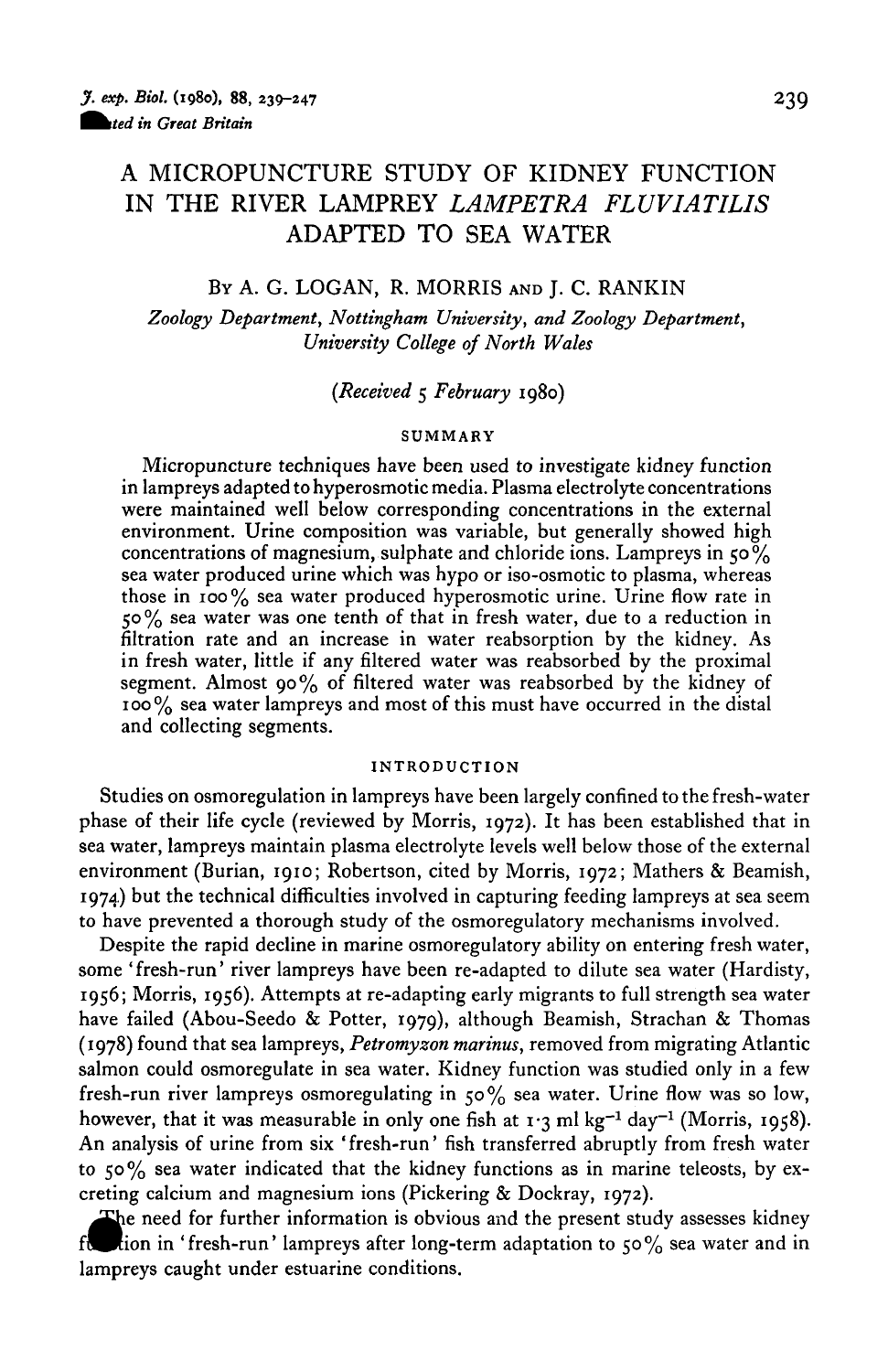## **MATERIALS AND METHODS**

Adult river lampreys were caught in eel traps set on mud flats in the Humber estuary and lower reaches of the river Trent. They were transported to Bangor and Nottingham in tanks of freshly prepared 50% sea water and kept in aquaria at 12 °C. The tank water was gradually increased to full strength sea water within a week of capture.

River lampreys were also trapped at the beginning of their migration up the river Severn (Logan *et al.* 1980*a*) and a number of these caught early in the 'season' were progressively adapted to  $50\%$  sea water.

Lampreys were adapted to a particular salinity for at least two weeks before use. The osmolarity of undiluted sea water was  $1037 \cdot I \pm 18.8$  (mean  $\pm$  S.E.M.).

# *Experimental and analytical procedures*

The method used for blood and urine sampling was described by Logan, Moriarty & Rankin (1980&). A polyethylene catheter (PP60, Portex Ltd, Hythe, Kent) was inserted into the urinary papilla and urine collected under oil in plastic tubes. Fluid was sometimes taken directly from the urinary ducts by puncturing them with large micropipettes. Because of the low urine flow rate in 100% sea water, a rapid method of urine collection was sometimes used. This involved anaesthetizing the fish (in ethyl-m-aminobenzoate methane sulphonic acid salt, Sigma, 0-05 g per litre sea water) and applying gentle manual pressure down the ventral surface of the animal so that fluid from the urinary ducts drained through the urinary papilla into tapered glass capillary tubes. The anus was blocked temporarily to avoid contamination by gut fluid.

Lampreys were prepared for kidney micropuncture in the manner described by Moriarty, Logan & Rankin (1978). Methods used for measuring inulin clearance and single nephron filtration rate were those of Logan *et al.* (19806). To measure inulin clearance, 50  $\mu$ Ci<sup>[3</sup>H] inulin (> 300 mCi/mmol: Radiochemical Centre, Amersham), in 0-2 ml distilled water, was injected intraperitoneally approximately 15 h before each experiment. The inulin dose was increased to 250  $\mu$ Ci in 0.3 ml water for single nephron determinations, giving approximately 100 counts per min above background in kidney tubular fluid samples. 150 */il* blood was taken from the caudal vein prior to the first urine collection period. Further blood samples were taken at 2 h intervals. Plasma inulin counts were plotted against time, so that plasma counts at the mid-point of each urine and tubular fluid collection period could be obtained from the graph. Consequently, urine/plasma and tubular fluid/plasma inulin ratios were determined.

Electrolyte concentrations in suitable dilutions of plasma and urine were measured by emission (sodium) or atomic absorption (K, Ca, Mg) spectroscopy (EEL 240 or Unicam SP 90 Atomic Absorption Spectrophotometers). Chloride concentrations were determined by titration with an Aminco (American Instruments Co.) or CMT10 (Radiometer, Copenhagen) chloride meter.

Sulphate concentrations in suitably diluted urine samples were determined by a modification of the method of Dunk, Mostyn & Hoare (1969). 1 ml of sample plus 1 ml 750 µmol barium chloride ('Analar' grade, BDH Chemicals, Ltd) solution containing 2000 p.p.m. potassium chloride were shaken, stood for at least 18 j ensure complete precipitation of barium sulphate, and then centrifuged at 1500  $\frac{1}{2}$  for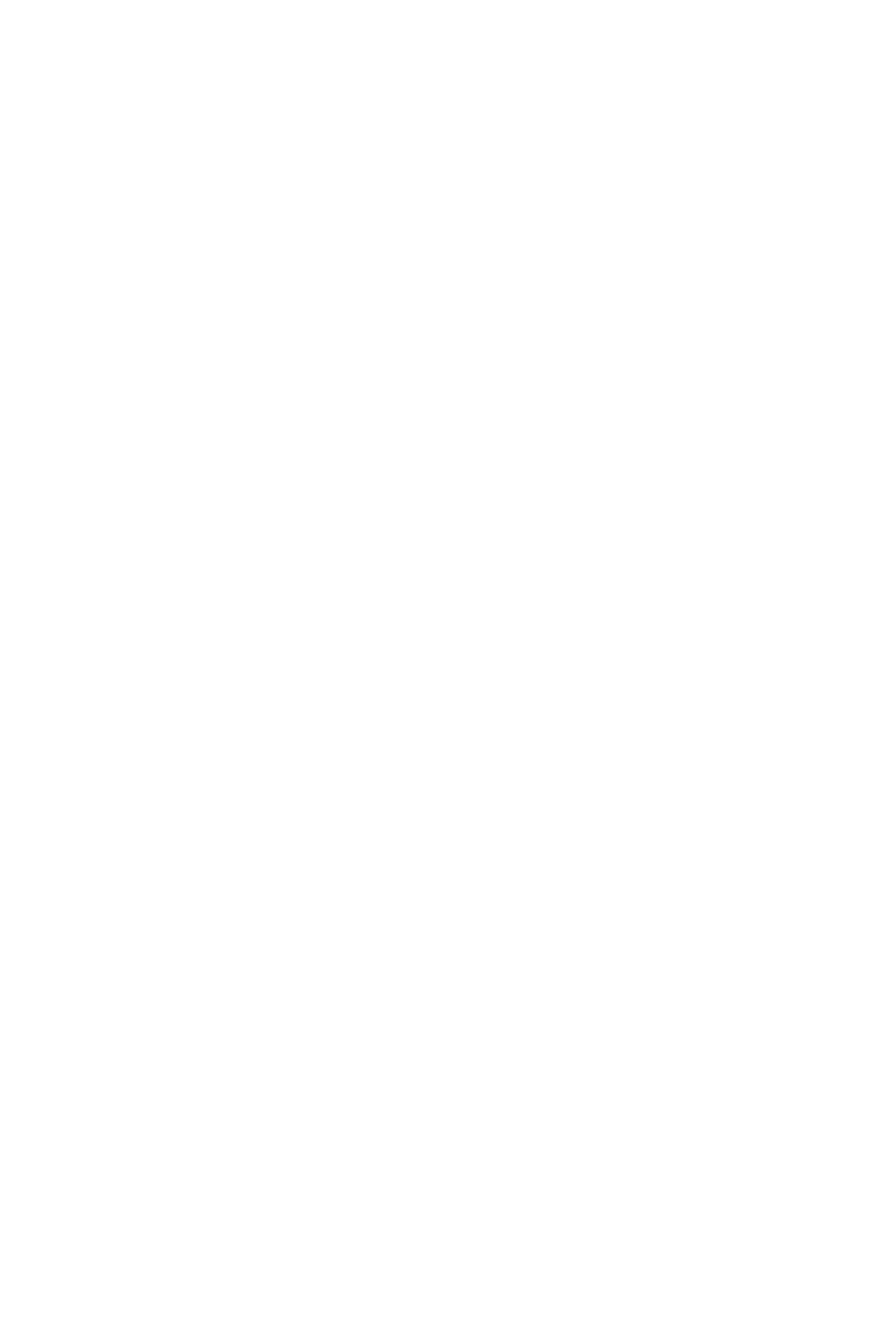20 min. Residual barium was measured by atomic absorption spectrophotomen (EEL model 240) at  $553.6$  nm using a nitrous oxide/acetylene flame. Calibration w. by magnesium sulphate (Analar) solutions and was linear in the range 100-500  $\mu$ mol/l. Sulphate concentrations below this range gave anomalous readings due to the slight solubility of barium sulphate. This also meant that calibration with barium standards was not possible. The solutions were not acidified as no interference was detectable with any of the ions present in lamprey urine.

Osmolarities of all samples were measured in a nanolitre osmometer (Clifton Technical Physics, N.Y.) or Osmette S (Precision Instruments Ltd).

# Table 2. *Osmolarity (m-osmol) of blood plasma and fluid samples from the kidneys of marine lampreys*

|                   | Plasma                       | Proximal<br>tubular fluid | Urinary<br>duct fluid | Urine                    |
|-------------------|------------------------------|---------------------------|-----------------------|--------------------------|
| $50\%$ sea water  | $206 \cdot 1 \pm 14 \cdot 3$ | $288.2 \pm 7.9$           | $294.0 \pm 36.7$      | $235.1 \pm 36.4$<br>(10) |
| lamprey           | (7)                          | (19)                      | (7)                   |                          |
| $100\%$ sea water | $309.1 \pm 5.7$              | $330.2 \pm 2.3$           |                       | $380.1 \pm 13.0$         |
| lamprey           | (5)                          | $\left( 5 \right)$        |                       | (7)                      |

Results are given as means ± S.E.M. The number of estimates are given in parentheses.

### RESULTS

There were no significant differences in plasma concentrations of sodium, chloride, potassium and magnesium between lampreys adapted to  $50\%$  sea water and those adapted to 100% sea water. Concentrations of sodium and chloride in both groups were, however, significantly higher than in fresh water lampreys, and magnesium levels were more than double those in fresh water (Table 1).

The plasma osmolarity of seven lampreys osmoregulating in  $50\%$  sea water was  $296 \cdot i \pm 14 \cdot 3$  m-osmol (Table 2). Proximal tubular fluid at  $288 \cdot 2 \pm 7 \cdot 9$  m-osmol (mean  $\pm$  S.E.M.) ( $n = 19$ ) was near isosmotic. A number of urine and urinary duct samples were significantly hyposmotic, but mean osmolarity of urinary duct fluid was  $294.0 \pm$  $36.7$  m-osmol ( $n = 7$ ). Urine samples varied from 42 up to 360 m-osmol, but the mean,  $235 \cdot 1 \pm 36 \cdot 4$  m-osmol ( $n = 10$ ) was not significantly different from that of urinary duct fluid.

The plasma osmolarity of five lampreys adapted to 100% sea water was 309·1  $\pm$  5·7, similar to that in 50% sea water fish and significantly higher *(P <* o-ooi) than in fresh water fish. Proximal tubular fluid in 100% sea water lampreys was slightly hyperosmotic to plasma  $(P < o \cdot o)$  at  $330.2 \pm 2.3$   $(n = 5)$  (mean  $\pm$  S.E.M.) and urine was consistently hyperosmotic, giving a mean of  $389 \tcdot 1 \pm 13 \cdot 0$  m-osmol ( $n = 7$ ) which was significantly higher *(P <* o-ooi) than that of blood plasma. Unfortunately, plasma and urine samples were not measured in the same fish.

The urine of lampreys adapted to 50 or 100% sea water was very different in its electrolyte composition to that produced by fresh water fish (Table 1) and urinary concentrations of chloride, calcium and magnesium were significantly higher *(P <* o-ooi) in 100% sea water fish than in 50% sea water fish. Sodium concentrations were lower in 100% than in 50% sea water fish, but the difference was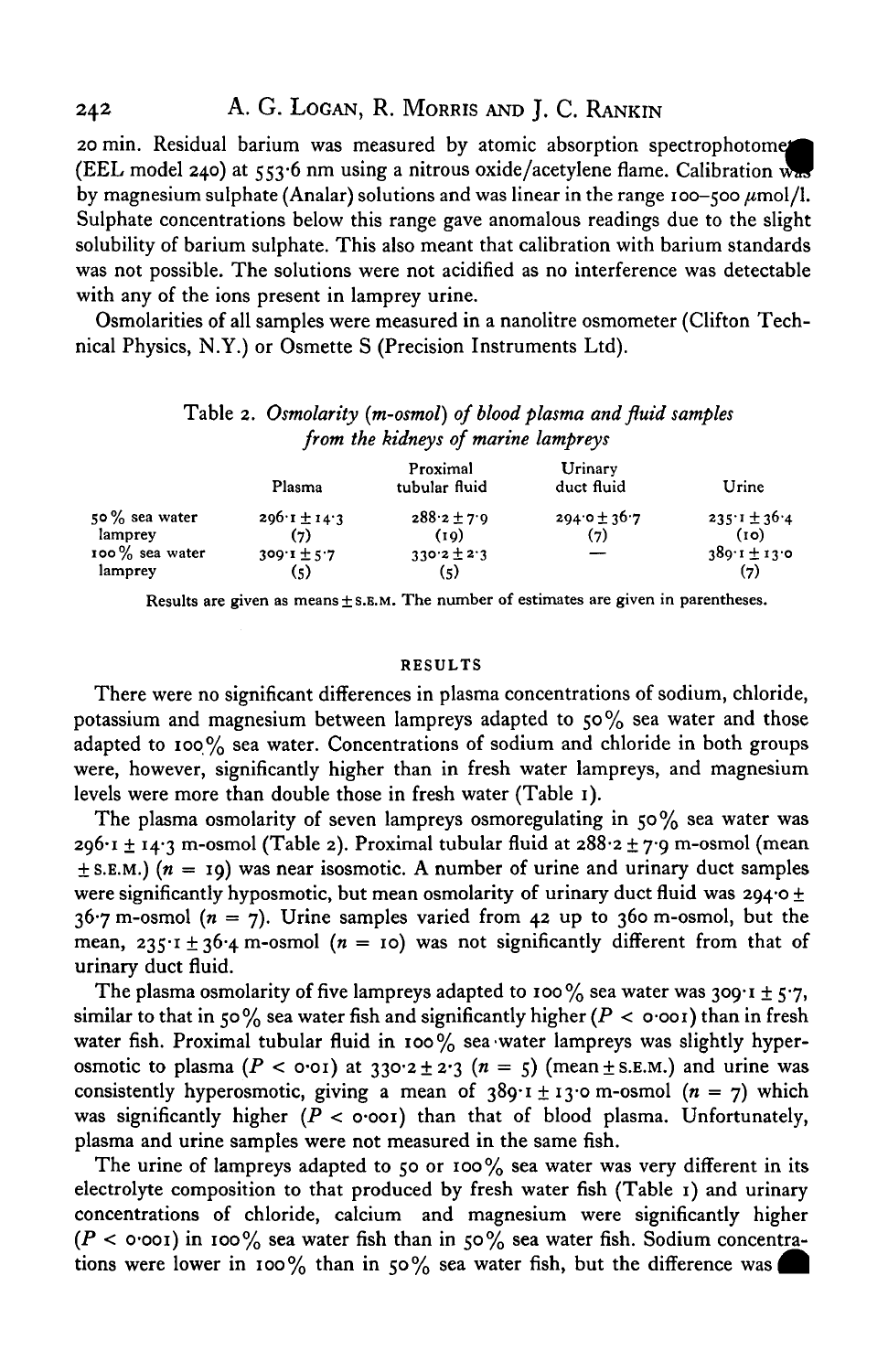*Micropuncture study of kidney function in river lamprey* 243

ignificant. There were no significant differences in electrolyte concentrations be-<br>ween 100% sea water fish urine collected either by cannulation (urine (a) in Table 1) or by forcibly draining the ducts (urine *(b)):* therefore, the results were pooled. Concentrations of sodium, chloride, calcium and magnesium in the urine of 50 % and 100% sea water lampreys were very variable. Thus, for example, mean urinary sodium concentration in 50% sea water fish was 67-6 mM, but individual values ranged from 20 to 160 mM. There was a similar range of variation in the urinary magnesium concentrations of 100% sea water fish, from 48 to 187 mm.

|                         | water, $50\%$ sea water and $100\%$ sea water               |                        |                            |                                              |  |
|-------------------------|-------------------------------------------------------------|------------------------|----------------------------|----------------------------------------------|--|
|                         | Inulin clearance<br>$ml$ kg <sup>-1</sup> day <sup>-1</sup> | Urine/Plasma<br>Inulin | $\%$ water<br>reabsorption | Urine flow<br>ml $kg^{-1}$ day <sup>-1</sup> |  |
| fresh water†<br>lamprey | $601.7 \pm 55.7$<br>(10)                                    | $1.8 \pm 0.1$<br>(19)  | $44.4 \pm 2.3$<br>(i)      | $337:1 \pm 20:1$<br>(19)                     |  |
| 50% sea water           | $111.8 \pm 36.8$ ***                                        | $8.0 \pm 1.7$          | $83.1 \pm 4.3$ ***         | $35.3 \pm 13.2$ ***                          |  |
| lamprey                 | (5)                                                         | (7)                    | (7)                        | (9)                                          |  |
| 100% sea water          |                                                             | $9.5 + 1.5$            | $89.1 \pm 1.4$ ***         | $19.5 \pm 2.0$ ***                           |  |
| lamprey                 |                                                             | (3)                    | (3)                        | (7)                                          |  |

*water,* 50% *sea water and* 100% *sea water*

Table 3. *Urine flow rate and inulin clearance in lampreys adapted to fresh*

Results are given as means  $\pm$  S.E.M. The number of estimates are given in parentheses. Significance of differences from fresh water values are given: \*\*\*  $P < \text{o} \cdot \text{o}$ .<br>† Taken from Logan *et al.* (1980*b*).

There was no correlation between concentrations of sodium and magnesium in 50% sea water urine  $(r = -0.1)$  but good correlation in the 100% sea water urine samples  $(r = -\text{o-6g}, P < \text{o-01}).$ 

Inulin clearance in five lampreys adapted to  $50\%$  sea water was  $111.8 \pm 36.8$  ml kg<sup>-1</sup> day<sup>-1</sup> (Table 3). Assuming that inulin clearance equals glomerular filtration rate, water reabsorption by the kidney amounted to  $83.1 \pm 4.3\%$ .

Urine flow rate was almost a tenth of that in fresh water fish. Tubular fluid: plasma inulin in proximal tubular fluid of these 50% sea water fish was  $1 \cdot 10 \pm 0 \cdot 11$  ( $n = 7$ ), indicating that little, if any, of the filtered water was reabsorbed along this segment. In 100% sea water, the lamprey kidney reabsorbed  $89.1\%$  of filtered water so that urine flow, at 19.5 ml kg<sup>-1</sup> day<sup>-1</sup>, was even lower than in 50% sea water. It should be pointed out that due to a shortage of experimental animals, inulin clearance was not measured in 100 $\%$  sea water lampreys. The estimate of water reabsorption was therefore based on inulin concentrations in urinary duct fluid.

Single nephron filtration rate in 6 lampreys adapted to 50% sea water was  $3 \cdot 1 \pm$  $\alpha$ -4 nl min<sup>-1</sup> (*n* = 30). This was not significantly different from that found in 100% sea water fish, which was  $2.9 \pm 0.3$  nl min<sup>-1</sup> ( $n = 9$ ).

### DISCUSSION

Before the onset of degenerative changes accompanying sexual maturity (Morris, 1958), lampreys are capable of osmoregulation in sea water and the kidney plays a vital role in maintaining plasma electrolyte concentrations well below those of the **•lernal medium.**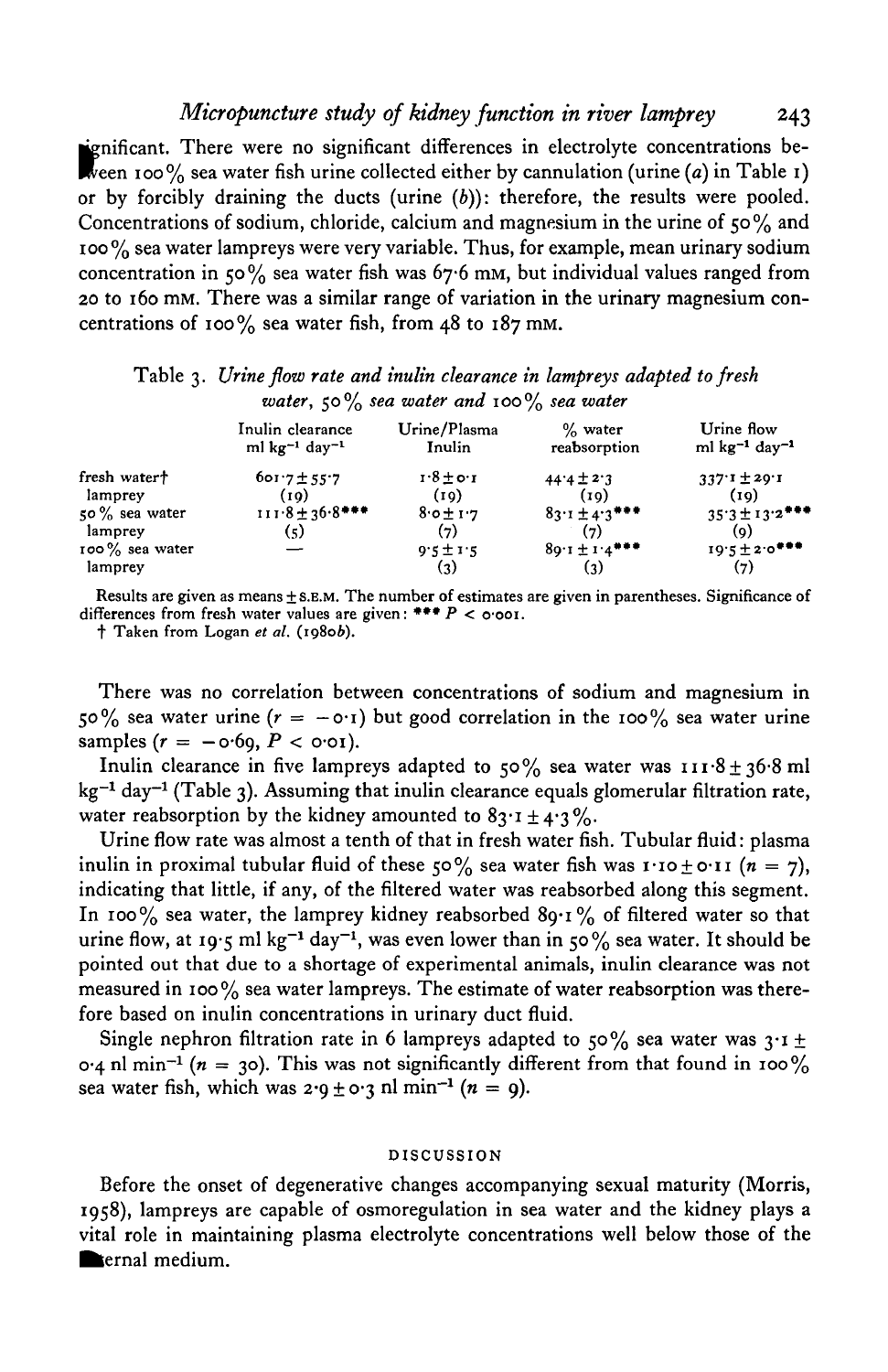# 244 A. G. LOGAN, R. MORRIS AND J. C. RANKIN

The urine of lampreys adapted to  $50\%$  sea water was isosmotic or hyposmotic as in marine teleosts (Hickman & Trump 1969). The dilute urine produced by son of these lampreys indicated they were osmoregulating, but because of the scarcity of such animals, none were put at risk by transferring to higher salinities. The changes described by Morris (1958) which occur on entering fresh water, or even earlier, seemed to be reversed during gradual re-adaptation to hyperosmotic media.

Lampreys caught in the Humber estuary were found in large numbers only during the autumn months, suggesting they were beginning their spawning migration. They were still truly euryhaline however and could tolerate extremes of exposure and salinity while held in traps on tidal mud flats. The urine produced by these lampreys in the laboratory was consistently hyper-osmotic to plasma. Further evidence for hyper-osmotic urine was provided by the results of analyses on 17 urine samples given in Table 1. The total concentration of measured electrolytes in blood plasma was 294 mM, compared with 445 mM in urine. There was very little variation in osmolarity of plasma from sea water lampreys and none of the evidence suggested that plasma electrolyte levels were ever elevated sufficiently for the kidney to produce ultrafiltrate of about 400 m-osmol. No explanation of this phenomenon can be offered until further work is carried out. Youson & McMillan (1971) and Natochin (1977) have commented on the anatomical similarity between the nephron loop in lampreys and the loop of Henlé. This raises the intriguing possibility that the former might be involved in the production of hyperosmotic urine in the sea water lamprey.

The urine flow rate of lampreys adapted to hyperosmotic media was higher than that of lampreys held in 50% sea water for 24 h (Morris, 1958; Pickering & Dockray, 1972), suggesting that the results of short-term salinity change experiments must be treated with caution. Urine flow was still considerably lower than in fresh water lampreys, partly because of reduced filtration rate, seen at the single nephron level and in overall GFR. The absence of a renal portal system, which may permit a continuation of tubular function when glomerular blood flow is reduced, suggests glomerular recruitment is unlikely in the lamprey. In the short-term, such as in salinity change experiments described by Rankin et al. (1980), changes in GFR were probably related to blood pressure in the renal arteries. Blood flow in these arteries was visibly reduced.

Similar reversible changes in GFR have been induced in rainbow trout (Holmes & McBean, 1963) and the rapid responses suggested there were no short-term changes in kidney morphology. There has been no histological investigation of the marine lamprey kidney, but it is possible there may be significant differences from the fresh water condition, such as those seen in the sea water adapted stickleback (Wendelaar-Bonga, 1973). These changes included reduced cellular activity of the glomerular podocytes, perhaps reflecting reduced filtration in sea water. There was also an increase in number and development of mesangial cells, which would increase the barrier to filtration.

The relatively low urine flow rate of 50% and 100% sea water lampreys was also due to the fact that net tubular water reabsorption was double the fresh water level. No more than about  $9\%$  of filtered water was reabsorbed by the proximal segment, as in fresh water lampreys (Logan *et al.* 19806): therefore, most water reabsorption probably occurs in the distal and collecting segments. The main function of ^ |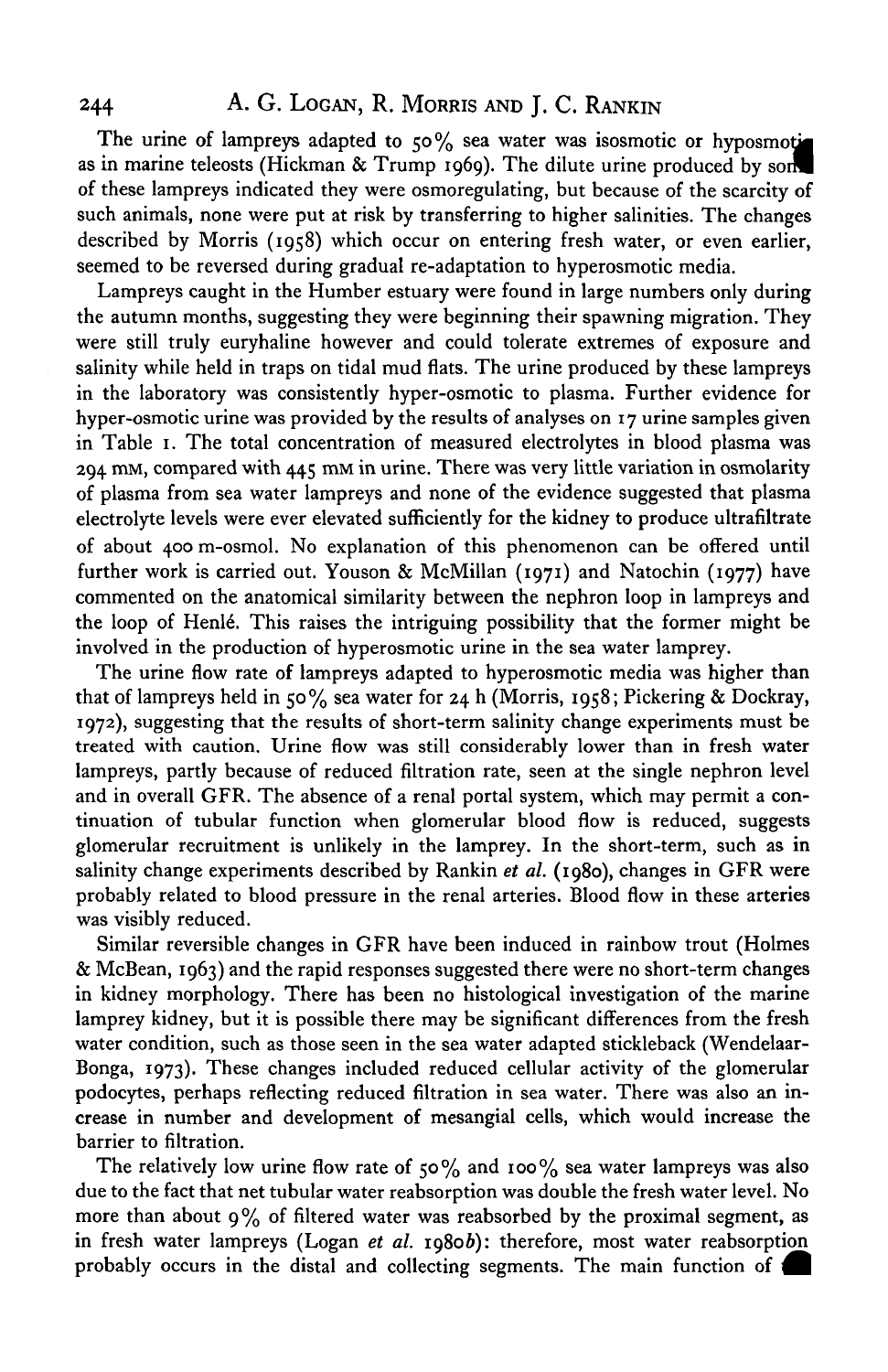I nd probably sulphate ions. roximal segment in sea water lampreys is to excrete magnesium (Rankin *et al.* 1980)

Mean urine flow rate of lampreys during the 24 h after abrupt transfer from fresh water to 50% sea water was  $18 \cdot 1$  ml kg<sup>-1</sup> day<sup>-1</sup> and urinary Mg<sup>2+</sup> concentration was 94-2 mM (Pickering & Dockray, 1972), giving a magnesium excretion rate of  $\mu$ -7 mmol kg<sup>-1</sup> day<sup>-1</sup>. This is similar to the Mg<sup>2+</sup> excretion rate of lampreys after  $\log$ -term adaptation to 50% sea water (1.8 mmol kg<sup>-1</sup> day<sup>-1</sup>, calculated from Tables 1 and 3), suggesting that lampreys can switch-on magnesium secretion rapidly. This may be a response to elevated plasma magnesium concentration, as in teleosts (Bieter, 1931, 1933, 1935; Berglund & Forster, 1958; Hickman, 1968a). The magnesium excretion rate of 100% sea water lampreys was 2.5 mmol kg<sup>-1</sup> day<sup>-1</sup>.

Estimates of magnesium excretion by marine teleosts include  $o·6-r·o$  mmol kg<sup>-1</sup> day<sup>-1</sup> by the flounder (Hickman, 1968a, 1968b; Foster, 1975), 1·2 mmol kg<sup>-1</sup> day<sup>-1</sup> by Oncorhynchus kisutch (Miles, 1971), 1<sup>.</sup>4 mmol kg<sup>-1</sup> day<sup>-1</sup> by Lophius americanus (Hickman & Trump, 1969) and 2-1 mmol kg"<sup>1</sup> day"<sup>1</sup> by *Salmogairdneri* (Beyenbach & Kirschner, 1974, 1975).

The rate of magnesium excretion by lampreys, particularly those in 50 $\%$  sea water, was therefore rather higher than by marine teleosts. Morris (1958), however, found that extra-renal loss of water was greater in  $50\%$  sea water lampreys than in marine teleosts. To compensate for this, 50% sea water lampreys drank up to 220 ml kg<sup>-1</sup> day<sup>-1</sup> and absorbed up to 80% of swallowed water. Estimates of drinking rate in marine teleosts range from 8·14 and 12·33 ml  $\text{kg}^{-1}$  day<sup>-1</sup> in intertidal species (Evans, 1967, 1968) to 234 and 266 ml kg<sup>-1</sup> day<sup>-1</sup> in *Tilapia mossambica* (Potts *et al.* 1967; Evans, 1968). The drinking rate in sea water eels was 36 ml kg<sup>-1</sup> day<sup>-1</sup> (Gaitskell & Chester Jones, 1971). Therefore, it appears that lampreys in  $50\%$  sea water drank more than a number of teleosts in full strength sea water and more than rainbow trout adapted to 50% sea water (Shehadeh & Gordon, 1969). Consequently, more magnesium may have been absorbed across the gut wall and excreted by the kidney.

The mechanism of magnesium secretion by the fish kidney is not known, but sodiummagnesium exchange has been postulated (Natochin & Gusev 1970; Vinnichenko, Natochin & Sabinin, 1975). There was an inverse correlation between sodium and magnesium concentrations in urine from isolated perfused kidneys of the anglerfish, *Lophius piscatorius* (Babiker & Rankin, 1979); this may have arisen in the proximal tubule as the *Lophius* nephron has no distal segment. There was an inverse correlation between sodium and magnesium concentrations in the urine of  $100\%$  sea water lampreys but not in that from 50% sea water animals. Evidence presented by Beyenbach & Kirschner (1974, 1975) however, has shown that the inverse relationship between sodium and magnesium concentrations in the urine of rainbow trout was due to reabsorption of sodium and water by the bladder wall, with consequent concentration of the residual magnesium. Such a mechanism could not explain the high magnesium concentrations found in lamprey proximal tubular fluid (Rankin *et al.* 1980) since this segment reabsorbed little, if any, of the filtered sodium and water. Water reabsorption could, however, account for the increase in magnesium concentration between the end of the proximal segment and the urinary duct. There were insufficient data on sea water lampreys to determine any correlation between renal ater reabsorption and urinary sodium and magnesium concentrations.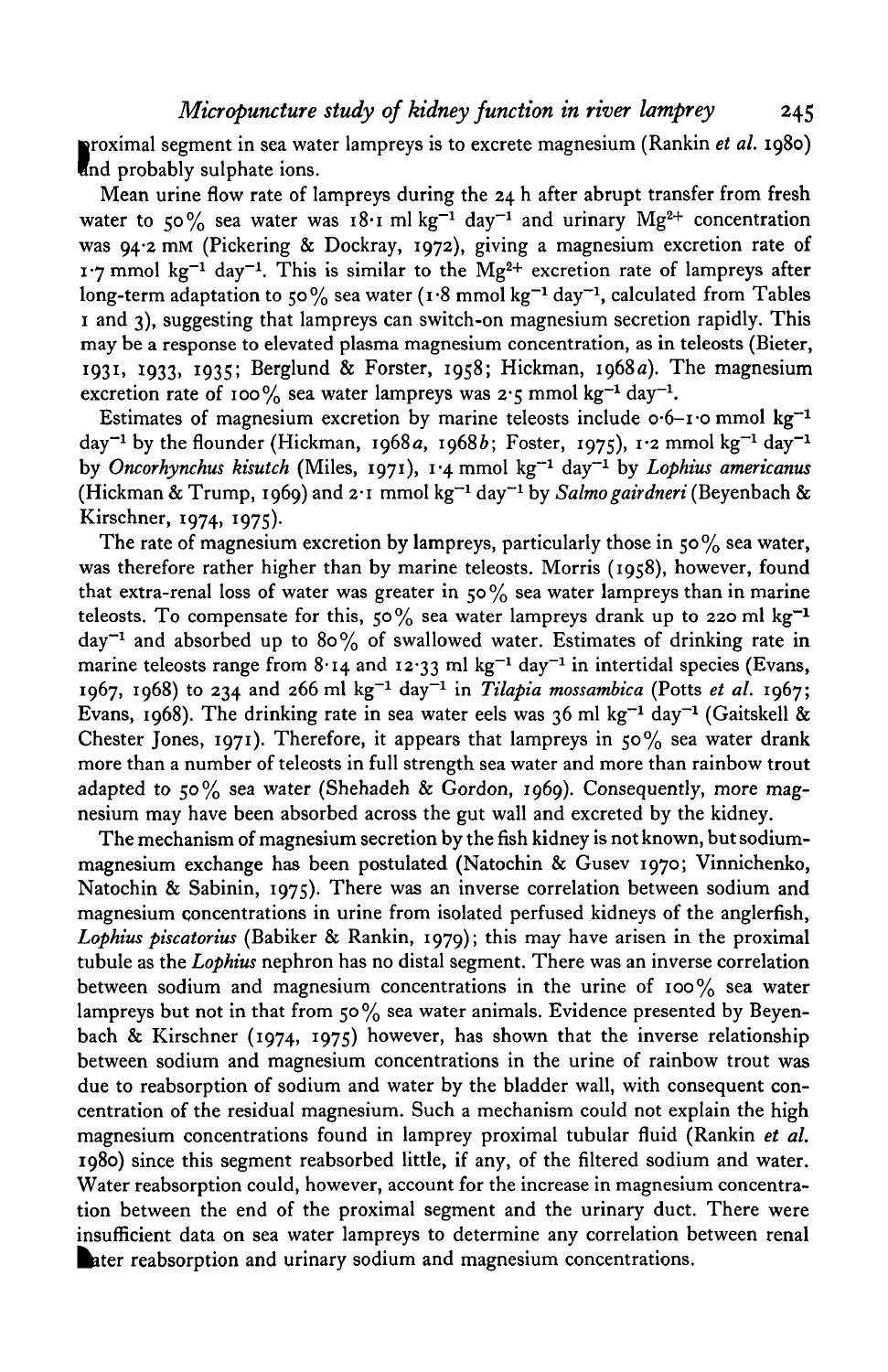Part of this work was supported by SRC research grant GR/A/1820.7. We thank Miss V. Griffiths for technical assistance and Mr A. J. MacVicar for carrying out thl sulphate determinations. Lampreys were supplied by Mr P. J. Gaskins of Tirley and Mr B. Harrison.

#### **REFERENCES**

- ABOU-SKEDO, F. S. & POTTER, I. C. (1979). The estuarine phase in the spawning run of the river **lamprey,** *Lampetra fluviatilis. J. Zool., Lond.* **188, 5-25.**
- BABIKER, M. M. & RANKIN, J. C. (1979). Factors regulating the functioning of the in vitro perfused aglomerular kidney of the angler fish, *Lophius piscatorius. L. Comp. Biochem. Physiol.* 6a A, 989-993.
- BEAMISH, F. W. H., STRACHAN, P. D. & THOMAS, E. (1978). Osmotic and ionic performance of the ana**dromous sea lamprey,** *Petromyzon marinus. Comp. Biochem. Physiol.* **60A, 435-443.**
- BERGLUND, F. & FORSTER, R. P. (1958). Renal tubular transport of inorganic divalent ions by the aglomerular **marine teleost,** *Lophius americanus. J. gen. Physiol.* **41, 429-440.**
- BEYENBACH, K. W. & KIRSCHNER, L. B. (1974). Renal sodium-magnesium interactions in the sea water adapted rainbow trout. *Fed. Proc.* **33,** 305.
- BEYENBACH, K. W. & KIRSCHNER, L. B. (1975). Kidney and urinary bladder functions of the rainbow trout in magnesium and sodium excretion. *Am. J. Physiol.* **229,** 389-393.
- BIETER, R. N. (1931). The action of some diuretics on the aglomerular kidney. *J. Pharmac. exp. Ther.*
- 43, 399-406.<br>BIETER, R. N. (1933). Further studies concerning the action of diuretics upon the aglomerular kidney.<br> *J. Pharmac. exp. Ther.* 49, 250-256.<br>
BIETER, R. N. (1935). The action of diuretics injected into one ki
- 
- BURIAN, R. (1910). Funktion der nierenglomeruli und ultrafiltration. Pflügers Arch. ges. Physiol. 136, 741-760.<br>DUNK, R., MOSTYN, R. A. & HOARE, H. C. (1969). The determination of sulphate by indirect atomic<br>absorption spe
- 
- EVANS, D. H. (1967). Sodium, chloride and water balance of the intertidal teleost, *Xiphister atropur*-
- 
- pureus. II. The role of the kidney and the gut. J. exp. Biol. 47, 519–534.<br>Evans, D. H. (1968). Measurement of drinking rates in fish. Comp. Biochem. Physiol. 25, 751–753.<br>FOSTER, R. C. (1975). Renal hydromineral metabolis *Biochem. Physiol.* **55A, 135-140.** GAITSKELL, R. E. & CHESTER JONES, I. (1971). Drinking and urine production in the European eel
- *(Anguilla anguilla* **L.).** *Gen. comp. Endocr.* **16, 478-483.**
- HARDISTY, M. W. (1956). Some aspects of osmotic regulation in lampreys. *J. exp. Biol.* 33, 431-447.<br>HICKMAN, C. P. (1968*a*). Urine composition and kidney tubular function in southern flounder, *Para-*
- *lichthys lethostigma*, in sea water. *Can. J. Zool.* 46, 439–455.<br>HICKMAN, C. P. (1968*b*). Ingestion, intestinal absorption and elimination of sea water and salts in the
- 
- southern flounder. Can. J. Zool. 46, 457-468.<br>HICKMAN, C. P. & TRUMP, B. F. (1969). The kidney. In Fish Physiology (ed. W. S. Hoar & D. J.<br>Randall), x, 91-240. New York: Academic Press.<br>HOLMES, W. N. & MCBEAN, R. L. (1963)
- 
- LOGAN, A. C., MORIARTY, R. J., MORRIS, R. & RANKIN, J. C. (1980a). The anatomy and blood system of the kidney in the river lamprey, *Lampetra fluviatilis. Anatomy Embryol.* 158, 245-252.
- LOGAN, A. G., MORIARTY, R. J. & RANKIN, J. C. (1980b). A micropuncture study of kidney function in the river lamprey, *Lampetra fluviatilis,* adapted to fresh water, *jf. exp. Biol.* **85,** 137-147. MATHERS, J. S. & BEAMISH, F. W. H. (1974). Changes in serum osmotic and ionic concentration in
- **landlocked** *Petromyzon marinus. Comp. Biochem. Physiol.* **49A, 677-688.** MILES, H. M. (1971). Renal function in migrating adult coho salmon. *Comp. Biochem. Physiol.* **38,**
- 787-826.
- MORIARTY, R. J., LOGAN, A. G. & RANKIN, J. C. (1978). Measurement of single nephron filtration rate
- in the kidney of the river lamprey, *Lampreta fluviatilis* L. *J. exp. Biol.* 77, 57-69.<br>MORRIS, R. (1956). The osmoregulatory ability of the lampern (*Lampetra fluviatilis L.*) in sea water<br>during the course of its spawni
- MORRIS, R. (1958). The mechanism of marine osmoregulation in the lampern, Lampetra fluviatilis L. and the cause of its breakdown during the spawning migration. *J. exp. Biol.* **35,** 649-665. MORRIS, R. (1972). Osmoregulation. In *The Biology of Lampreys* (ed. M. W. Hardisty & I. C. Potter),
- II, 193-239. London: Academic Press.<br>NATOCHIN, YU V. (1977). Water and salt excretion in vertebrates: comparative aspects. *Proc. In*
- *U. Phys. Sci. XII, Paris,* **pp. 74-75.**